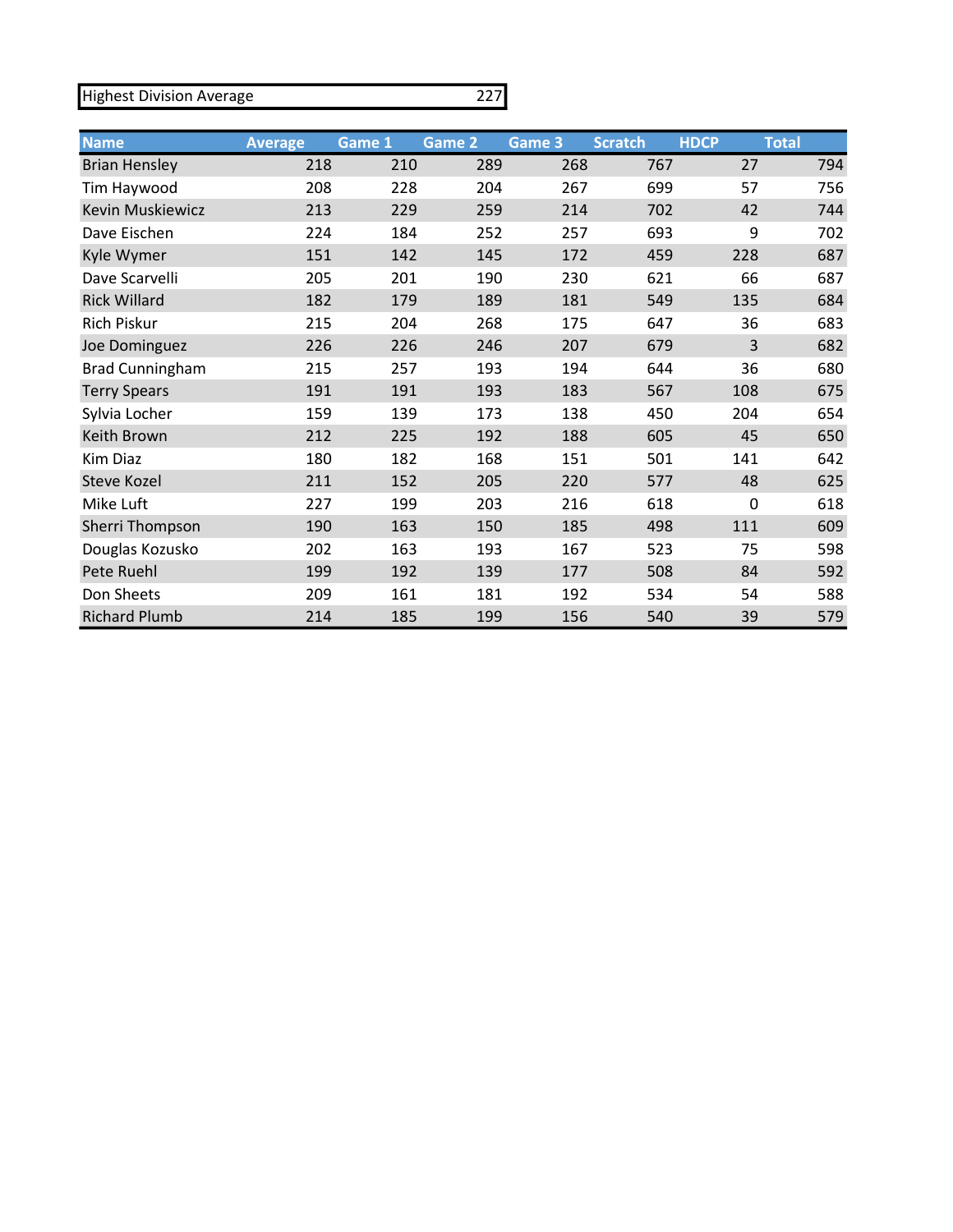Highest Division Average

## 233

| <b>Name</b>          | <b>Average</b> | Game 1 | Game 2 | Game 3 | <b>Scratch</b> | <b>HDCP</b> | <b>Total</b> |
|----------------------|----------------|--------|--------|--------|----------------|-------------|--------------|
| Mike Citro Sr        | 189            | 248    | 222    | 165    | 635            | 132         | 767          |
| <b>Tracy Hill</b>    | 173            | 195    | 197    | 179    | 571            | 180         | 751          |
| <b>Rusty Groner</b>  | 198            | 203    | 175    | 221    | 599            | 105         | 704          |
| <b>Bill Davis</b>    | 204            | 189    | 168    | 244    | 601            | 87          | 688          |
| <b>Bob Caldwell</b>  | 183            | 163    | 192    | 167    | 522            | 150         | 672          |
| Dale Higginbotham    | 192            | 194    | 177    | 147    | 518            | 123         | 641          |
| Perry Carlton        | 216            | 206    | 212    | 166    | 584            | 51          | 635          |
| Deborah Wyman        | 168            | 147    | 160    | 133    | 440            | 195         | 635          |
| Gordon Wyman         | 203            | 179    | 188    | 175    | 542            | 90          | 632          |
| <b>Tom Vancs</b>     | 153            | 107    | 139    | 140    | 386            | 240         | 626          |
| <b>Rick Parschen</b> | 233            | 182    | 213    | 226    | 621            | 0           | 621          |
| <b>Herb Hadders</b>  | 179            | 143    | 140    | 173    | 456            | 162         | 618          |
| Dale Malinowski      | 195            | 150    | 161    | 181    | 492            | 114         | 606          |
| Keith Muskiewicz     | 224            | 172    | 189    | 205    | 566            | 27          | 593          |
| <b>Ricky Thomas</b>  | 190            | 123    | 142    | 193    | 458            | 129         | 587          |
| <b>Terry Carlson</b> | 170            | 96     | 106    | 162    | 364            | 189         | 553          |
| Dan Metelsky         | 206            | 178    | 146    | 147    | 471            | 81          | 552          |